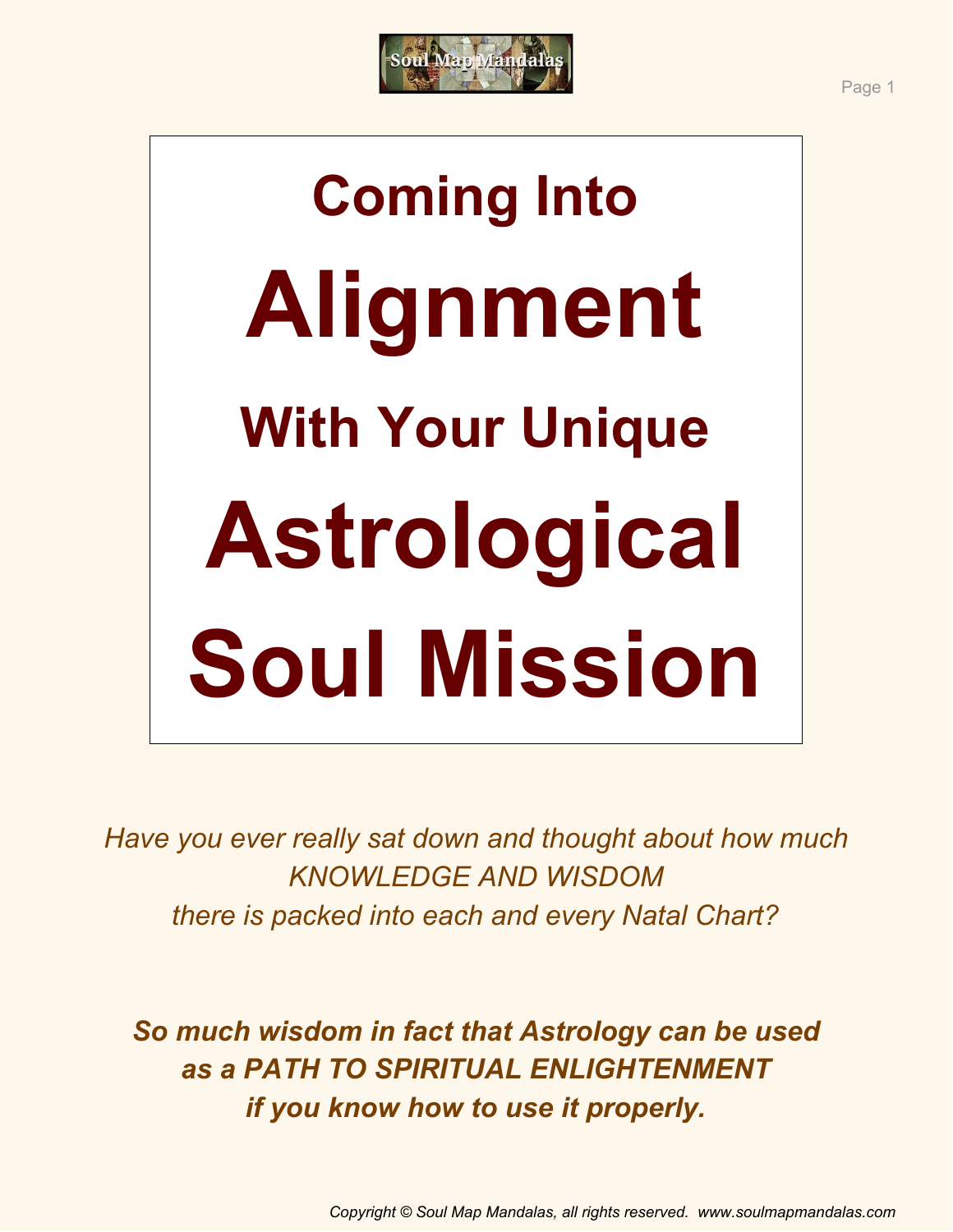

Many of us seekers who have chosen this Astrology-as-a-spiritual-path-to-Enlightenment journey have dedicated lifetimes to being

# **initiated into the sacred patterns and secret codes hidden deep within Astrological Wisdom**

so as to pull back the veil and begin to solve the endless riddles of the cosmos as well as, maybe even more importantly, the endless riddles of ourselves.

## **Life is only and ever a hall of mirrors after all.**

And while all that is truly a gift from Divine Source to have the honor of caretaking that Sacred Truth, I have also found that this infinite wisdom can be just as profound on a smaller scale.

> Like studying the cosmos through it's smaller fractal of a single cell.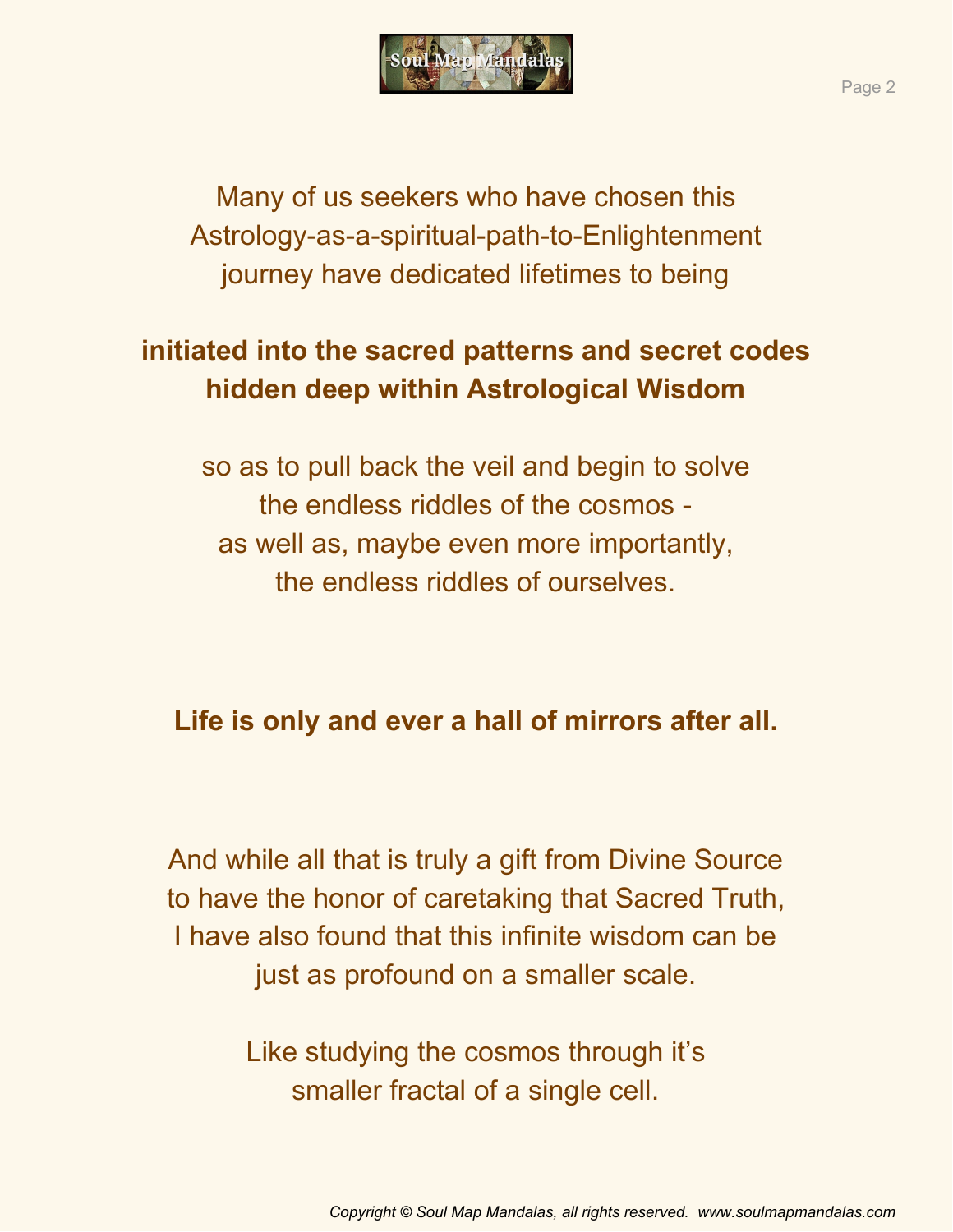

Taking the infinite wisdom of Astrology and summing it up to it's smaller, fractal 'Cliff Notes' essence is a part of MY unique Astrological Soul Mission / Karmic Purpose, and all of my Courses, Workshops, Retreats, Readings and Paintings revolve around doing exactly that.

> **So on that note, today we're going to go into one of my favorite 'Cliff Notes of Astrological Wisdom' which I call my** *Karmic Purpose Mad Libs* **Exercise.**

> > *Remember Mad Libs? Those funny fill-in-the blank sheets you did with your siblings on road trips?*

> > > I'm about to teach you using that same playful game

**the quickest, simplest, and most profound way**

to help you answer the endlessly asked questions of

'*What did my Soul come here to do?' 'What is the purpose of my life?'*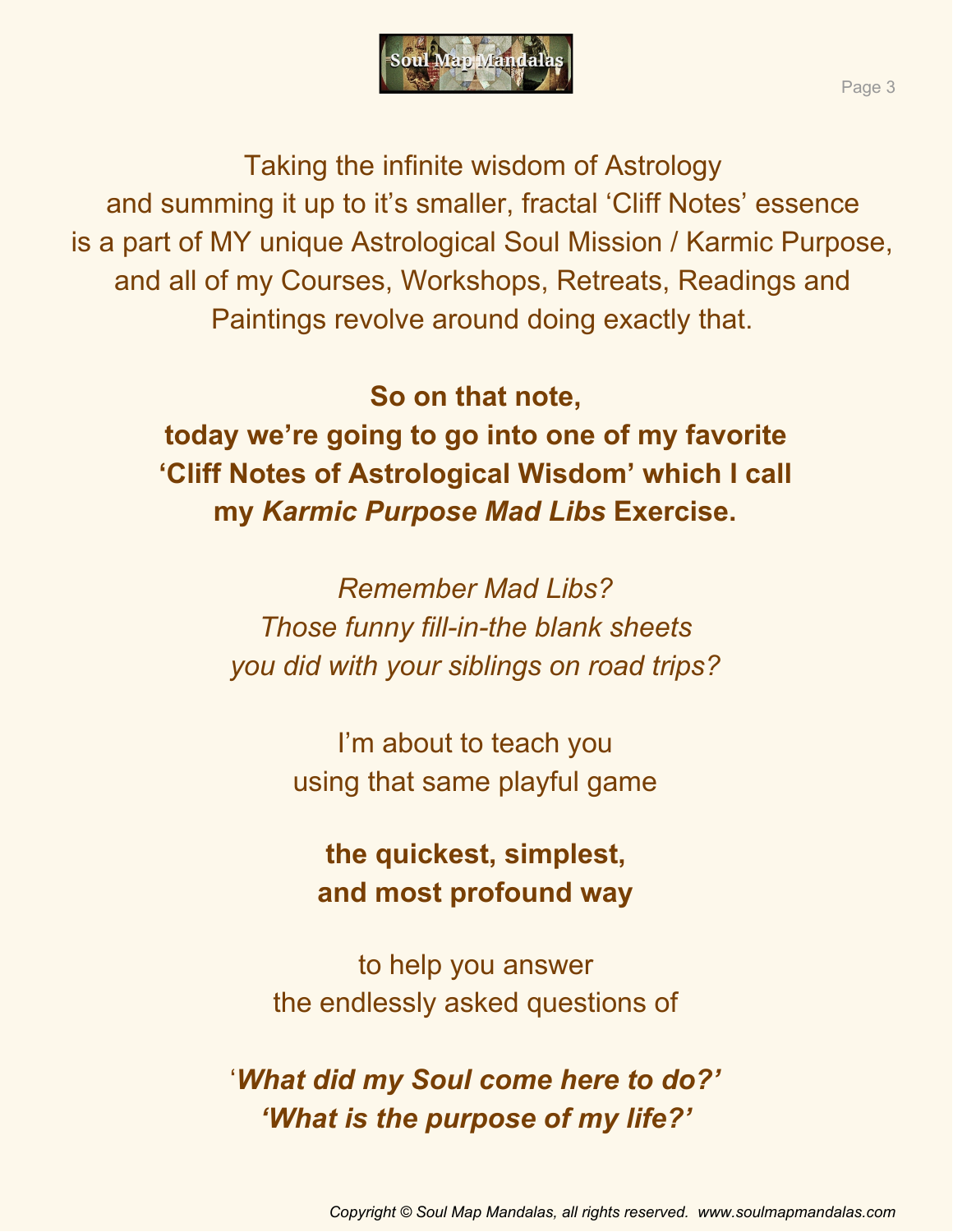

We all go through life bombarded by so many options and choices that it takes no time at all to lose track of who we are and where we're going.

But knowing the answer to *'What is the purpose of my life?'* makes those choices almost effortless as you can simply ask each new situation,

#### *'Which one is more in alignment with my Soul Mission?'*

How does the *Karmic Purpose Mad Libs* Exercise work you ask?

By simplifying one of my all-time favorite concepts in Astrology, *the Nodes of the Moon,* into a fill-in-the-blank worksheet you will be creating by the end of today.

# *'What in the world are the Nodes of the Moon and what do they have to do with my Karmic Purpose'* **you ask?**

Read on.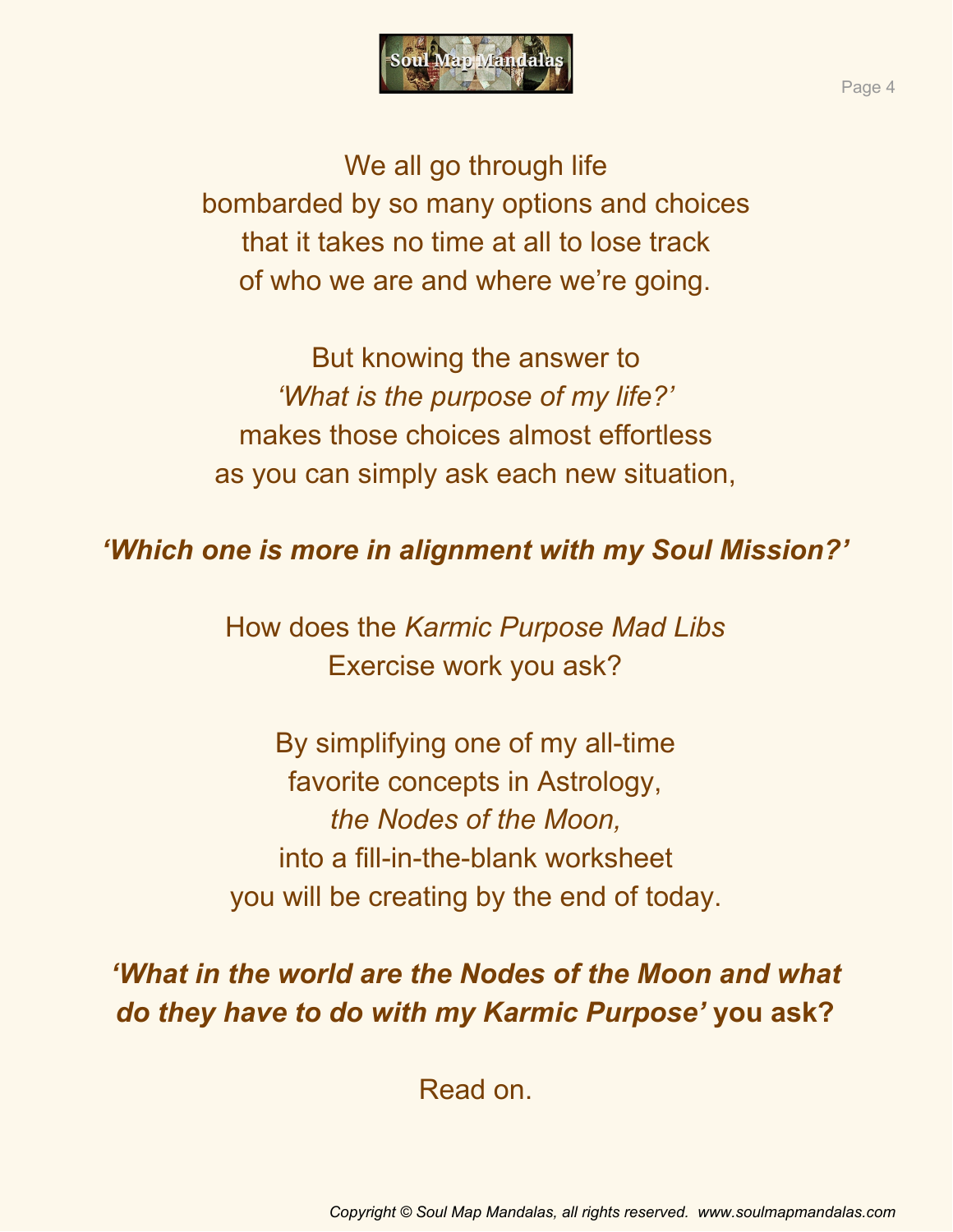

# **Introduction to the North and South Nodes**

#### **Part 1: Scientific Introduction to the Nodes**

Since I always like bringing Astrology back to 'real life' whenever possible, let me first quickly explain the Astronomy of the Nodes, for those out there who might be curious.

**The Nodes of the Moon are created from the 2 meeting points of the Ecliptic** (the Ecliptic being the celestial line the Sun moves along as it, from our perspective, circles around our sky) **and the Lunar Orbit** (the Lunar Orbit being the celestial line the Moon moves along as it circles around Earth).



These two 'celestial circles' overlap in two spots. We call one spot the North Node, and the other spot the South Node.

Why bother telling you all this?

# **Because this scientific definition holds the key to explaining the power of the Nodes.**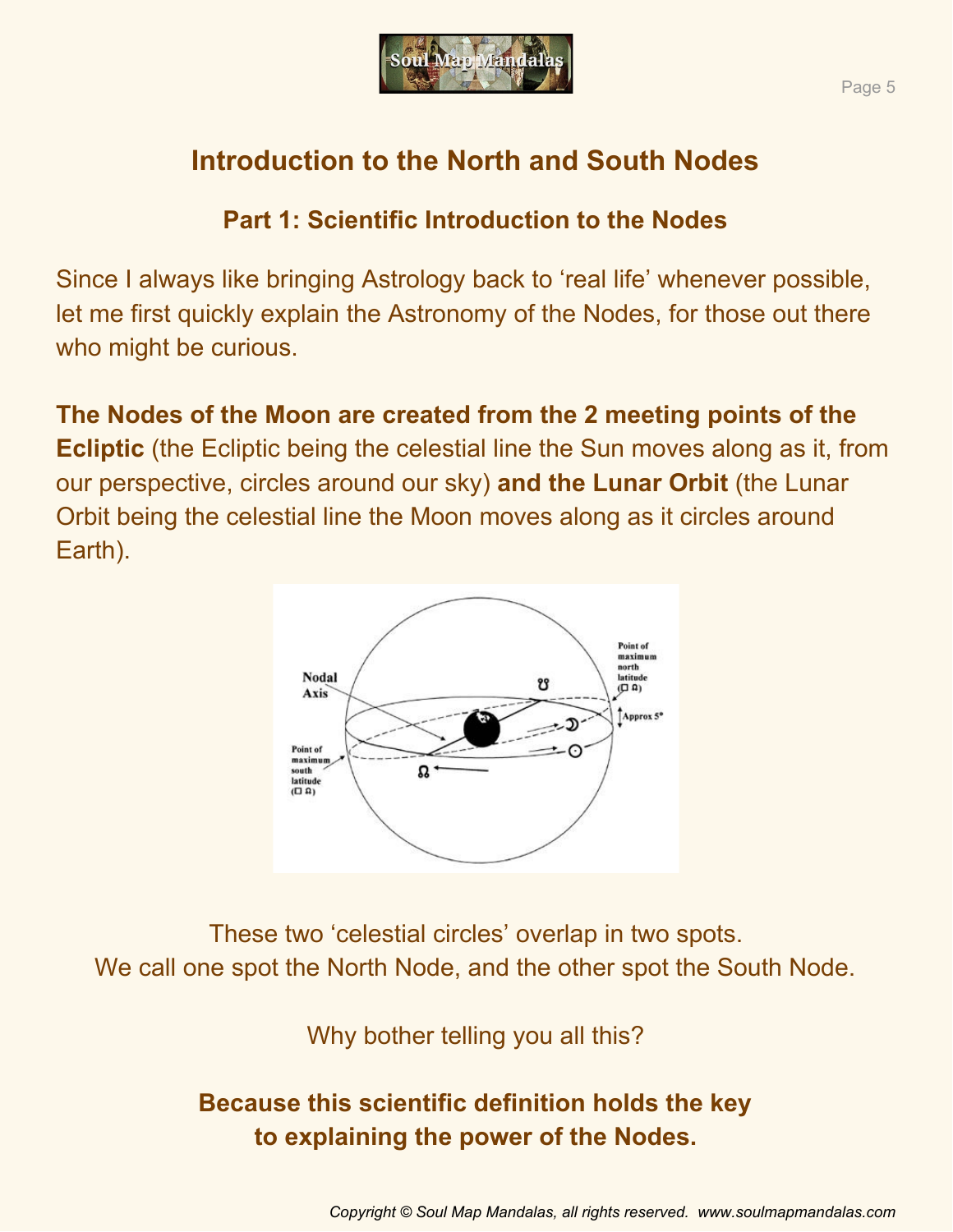

## In the meeting of the Ecliptic and the Lunar Orbit

# **you have the path of the Sun (our Identity and Ego)**

crossing and connecting with

## **the path of the Moon (our Inner Emotions and Soul)**

which combined creates a beautiful sum up of the Whole Soul's Self.

For thousands of years, Astrologers have been mapping, among other things, the pattern of these Nodes, and along the way found that these two spots,

**the North Node and the South Node,**

showed the hidden key to what truly fulfilled an individual's soul.

**We Astrologers call this 'soul fulfillment'**

# **your Karmic Purpose.**

*Copyright © Soul Map Mandalas, all rights reserved. www.soulmapmandalas.com*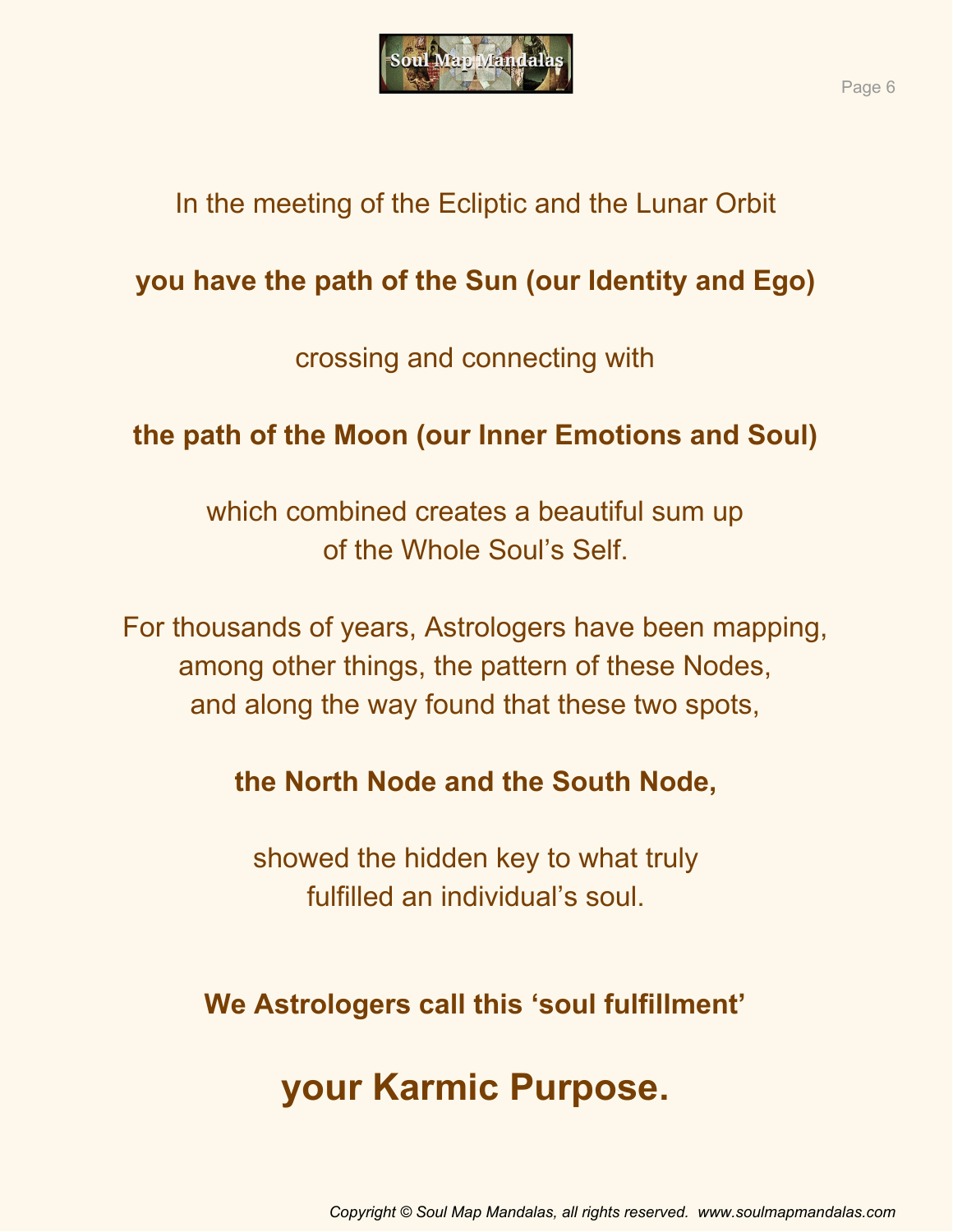

# **Introduction to the North and South Nodes**

#### **Part 2: Spiritual Introduction to the Nodes**

Now that we've got your left brain on board, *let's go into the fun stuff.*

The deeper meaning of the Nodes revolves around a belief that over the course of several lifetimes

#### **our individual souls have a goal of one true purpose,**

to learn to love, or learn to let go or any number of other things shown by the Sign and House placement of the North Node,

# *all for the greater purpose of deepening our understanding of what it means to be human, and in the process becoming more whole.*

#### The **South Node** shows

what you have accomplished in previous lives, and are therefore growing out of so as not to get stuck in a rut,

#### and the **North Node** shows

the new, uncharted territory that you're striving towards in this life so as to have a fuller understanding of the human experience.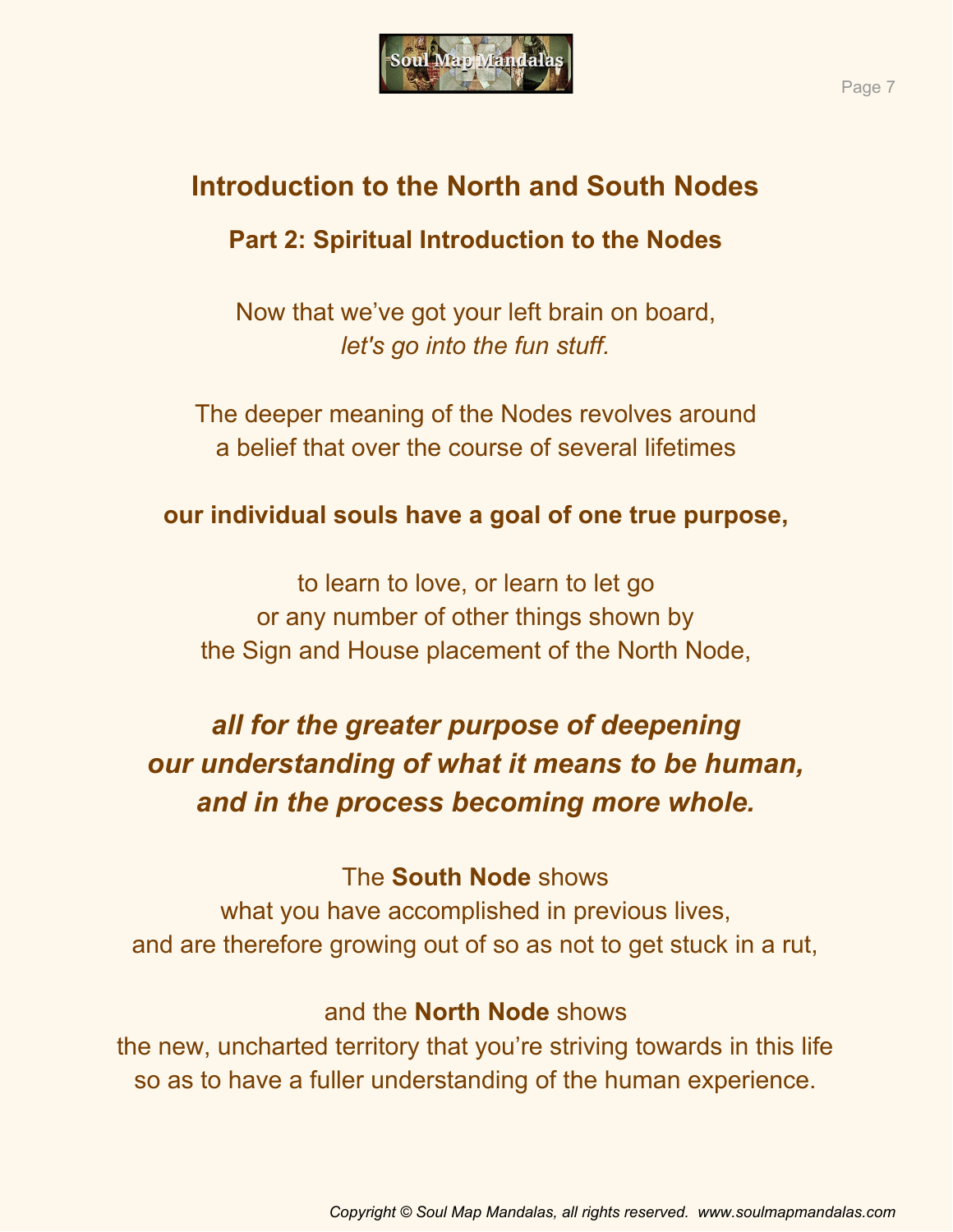

These Nodal Karmic Purposes work slightly differently than obvious purposes such as your Sun because they are much more long term.

While your spirit can't help but focus on your *Sun's* purpose in this life, your *Karmic Purpose (aka your Soul Mission)* takes quite a bit more effort and willpower to manifest - and sometimes is even meant to take lifetimes to fully accomplish.

# **The image I like to use to explain all this goes something like this.**

Imagine you as your Divine Higher Self floating around, deciding how you want to play this next round of the 'human game.'

# **The whole purpose of this human game is SOUL EXPANSION,**

and you in this Divine Higher State are thinking over where else you have the potential to expand your experience as a Soul.

Your Divine Self then looks over all the past lives your Soul has experienced so far and says to itself (you) -

*"Hmmm, well I seem to have gone into quite a bit of the theme (fill in the blank) in that life, and oh yep, there's a few more experiences of that theme in that life over there, and over there seems to be the rest of it. Ok, I think I'm pretty good on that theme, I don't see much more room to expand with it."*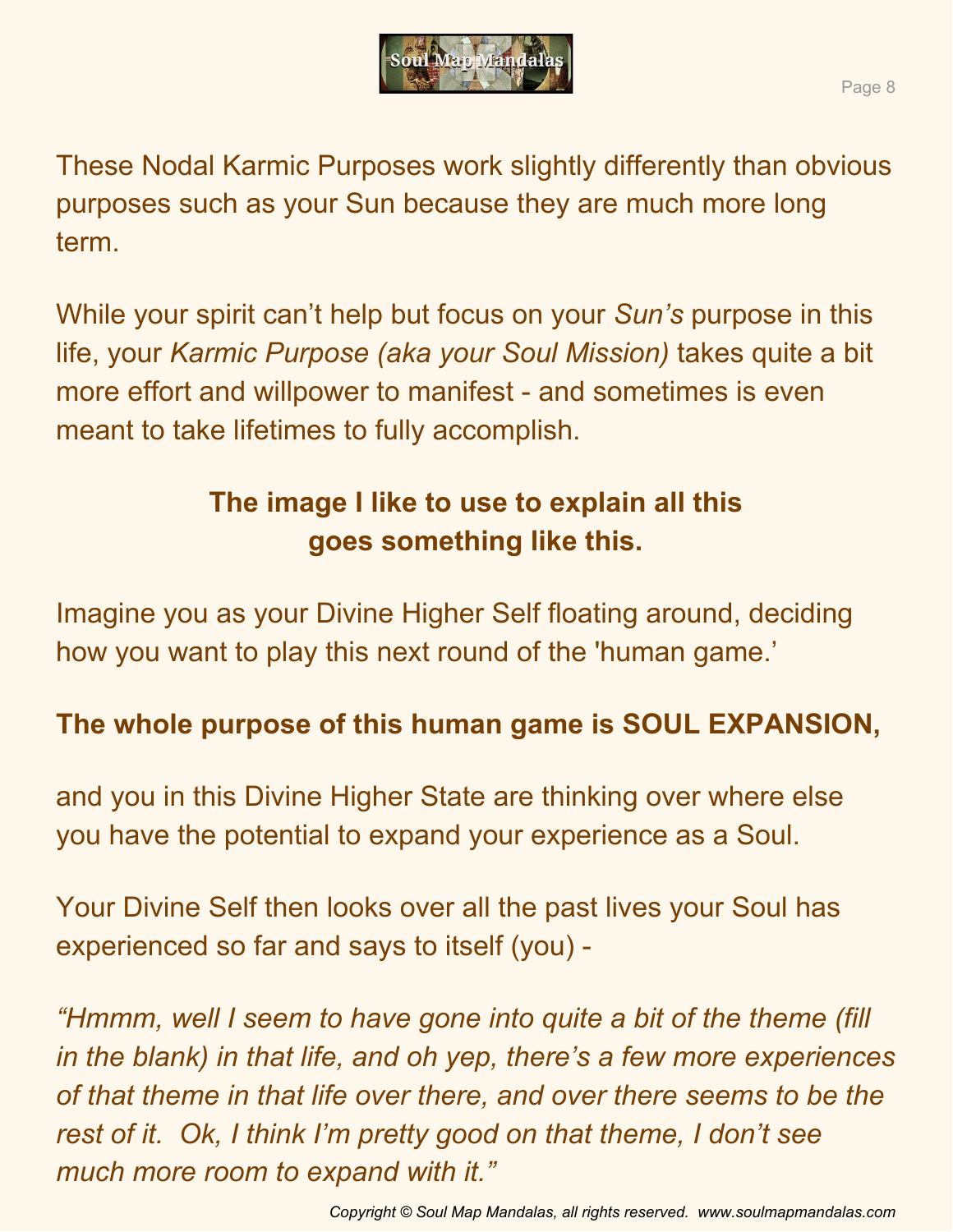

That 'already experienced' theme would then be represented as the **South Node's Sign and House placement** in your current Natal Chart.

Your Divine Higher Self then *once again* looks over all the past lives your Soul has experienced so far and goes -

*"Hmmm, well I seem to have missed out on the theme of (fill in the blank) in that life, and same goes for that one, and I just scratched the surface of it in a few others. Ok, I think I'll aim towards this theme now since there's so much room for my Soul to grow with it."*

That 'haven't yet experienced' theme would then be represented as the **North Node's Sign and House placement** in your current Natal Chart.

# **The South Node represents what we're** *innately good at***, but sometimes takes a good chunk of the first part of our lives to REMEMBER.**

(As most of us grow up in societies that initially teach us to ignore our innate talents and instead do whatever is required of us).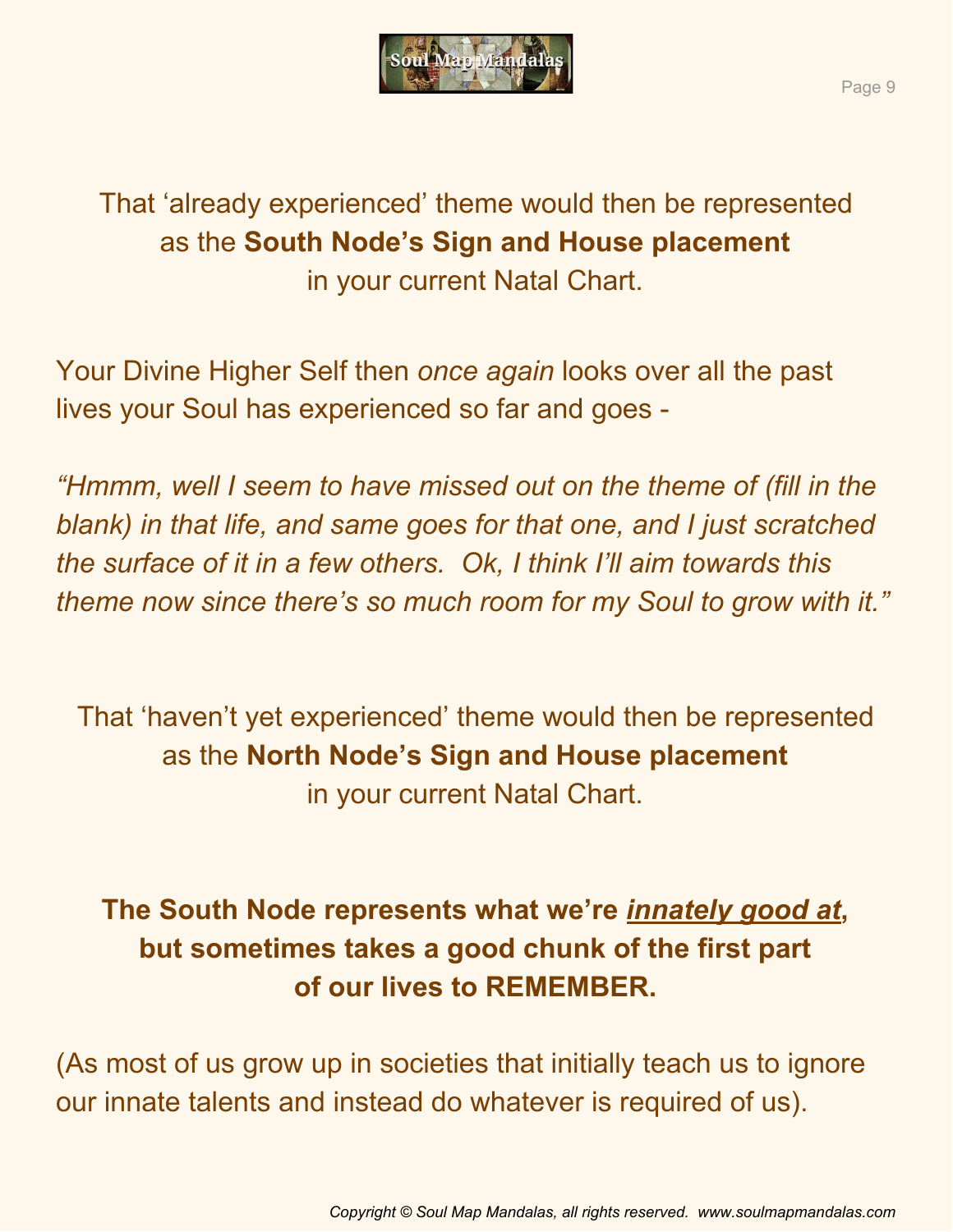

Once remembered, we tend to have a few years of *'this is so awesome! I've found my purpose!'* But we then quickly start to feel like there's a cap to the happiness this energy has to offer us.

## **Why? Because true fulfillment comes from EXPANSION.**

And as much as we love and are comforted by our old skill sets, the only real fulfillment these 'already experienced' skills have to offer us is a *solid foundation* to stand on so as to better propel ourselves towards our Soul Mission (aka, our Karmic Purpose in this life).

Then and only then are we ready to start jumping into the scary, unknown, 'leap and the net will appear' endless potential hidden in the realm of our 'haven't yet experienced' North Node.

#### **For THAT is how we find what truly fulfills our Soul.**

And that journey from innate talents you're comfortable with *(South Node)* to discovering the untapped potential hidden in the deepest recesses of your Soul that, once reached for, can fulfill and empower you in ways you can't even imagine *(North Node)*

is what we will be discovering in the next few pages.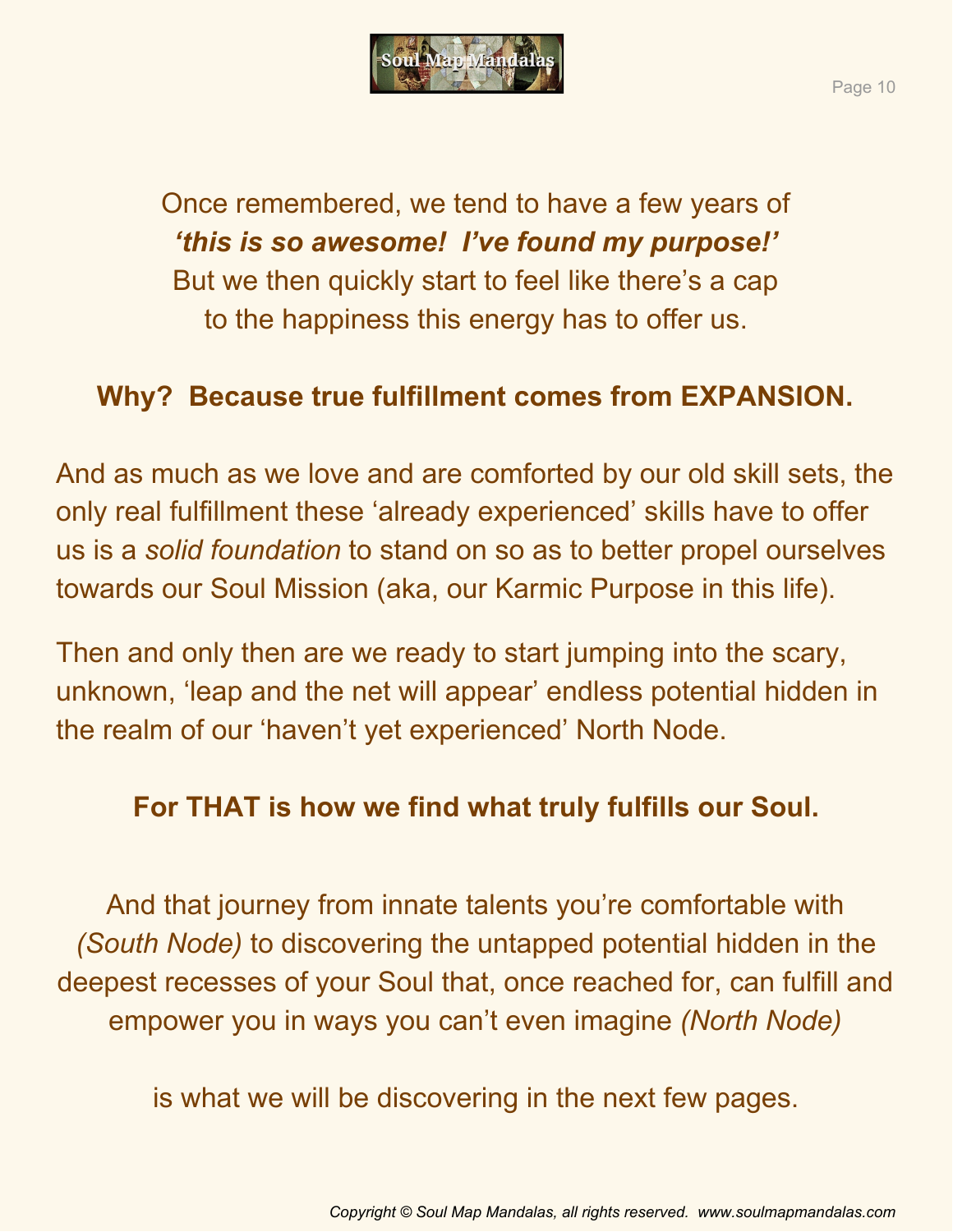

# **Quick Sum Up of the North and South Nodes of the Moon** *The Keys to Understanding your Karmic Purpose*

| <b>Node</b>                 | <b>Description</b>                                                                                                                                                                                                                                           | <b>Keywords</b>                                                 |
|-----------------------------|--------------------------------------------------------------------------------------------------------------------------------------------------------------------------------------------------------------------------------------------------------------|-----------------------------------------------------------------|
| <b>South</b><br><b>Node</b> | Area of life that, while initially<br>has to be 'rediscovered'<br>eventually becomes comfortable<br>to the point of feeling routine,<br>boring, and like there's a cap<br>to what it can offer you.<br><b>Shows what you're learning</b><br>to move on from. | <b>Past Life</b><br><b>Experiences</b><br>Your<br>'Comfort Rut' |
| <b>North</b><br><b>Node</b> | Area of life that always feels<br>unknown and 'outside your<br>comfort zone' but if risked, will<br>help you grow and evolve more<br>than you ever thought possible.<br>Shows where you're going.                                                            | Karmic<br><b>Purpose</b><br><b>Soul Mission</b><br>'True North' |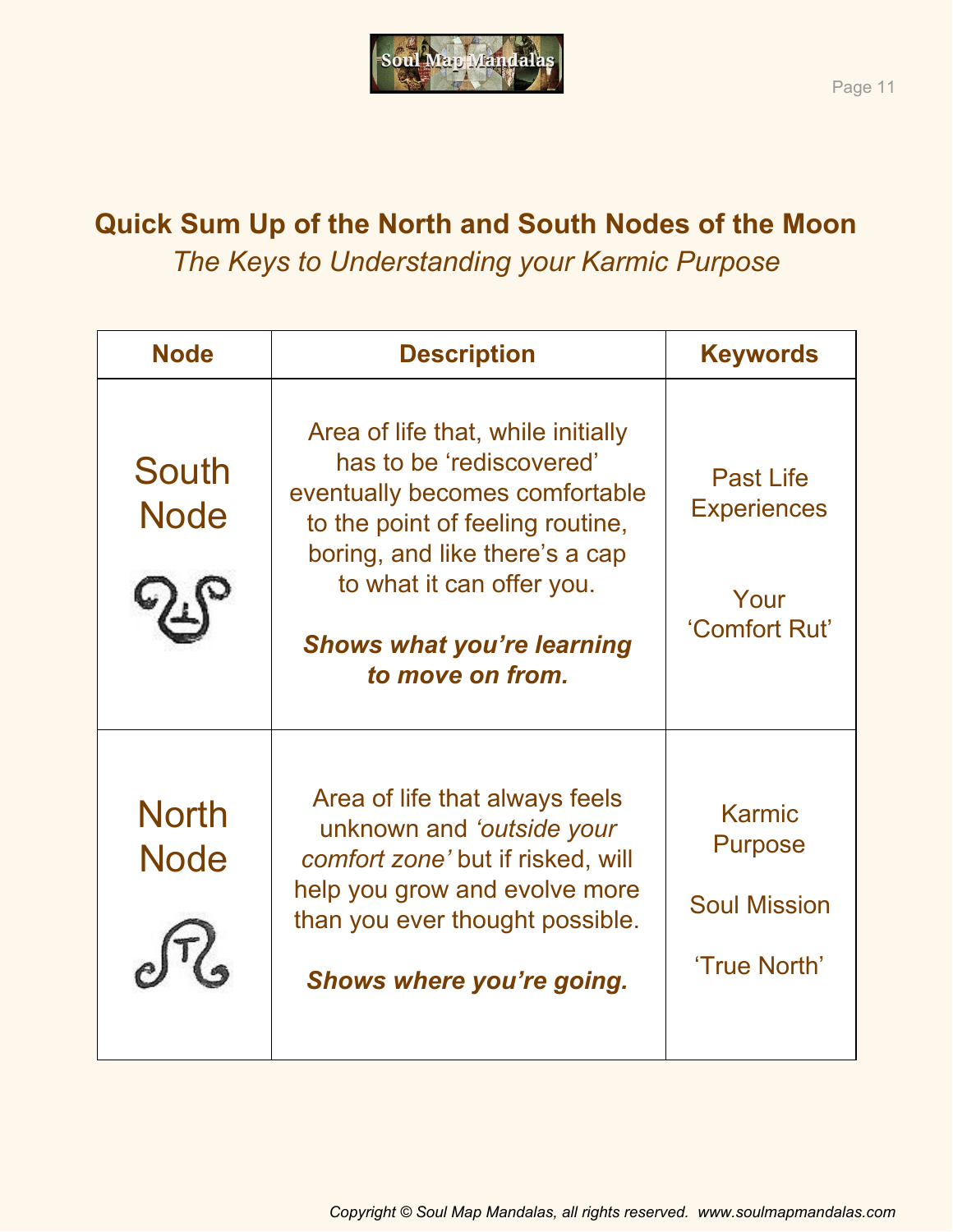

Now that you have a decent understanding of what the North and South Nodes represent, let's go through the steps of FINDING THEM IN YOUR OWN CHART.

## **Step 1 is, of course, pulling up your Natal Chart.**

If you have never done this before, I suggest going to [www.astro.com](http://www.astro.com/) which is my favorite free website for calculating a chart.

#### **For this you will need your Time, Place and Date of Birth.**

If you don't know your birth time, put 'unknown' as your time. You'll still be able to figure out which SIGNS your Nodes are in,

> but sadly without the time, you will miss out on which HOUSES your Nodes are in as the time sets the Houses.

*If that's confusing, no worries! We'll be going more into Signs and Houses in the next few pages.*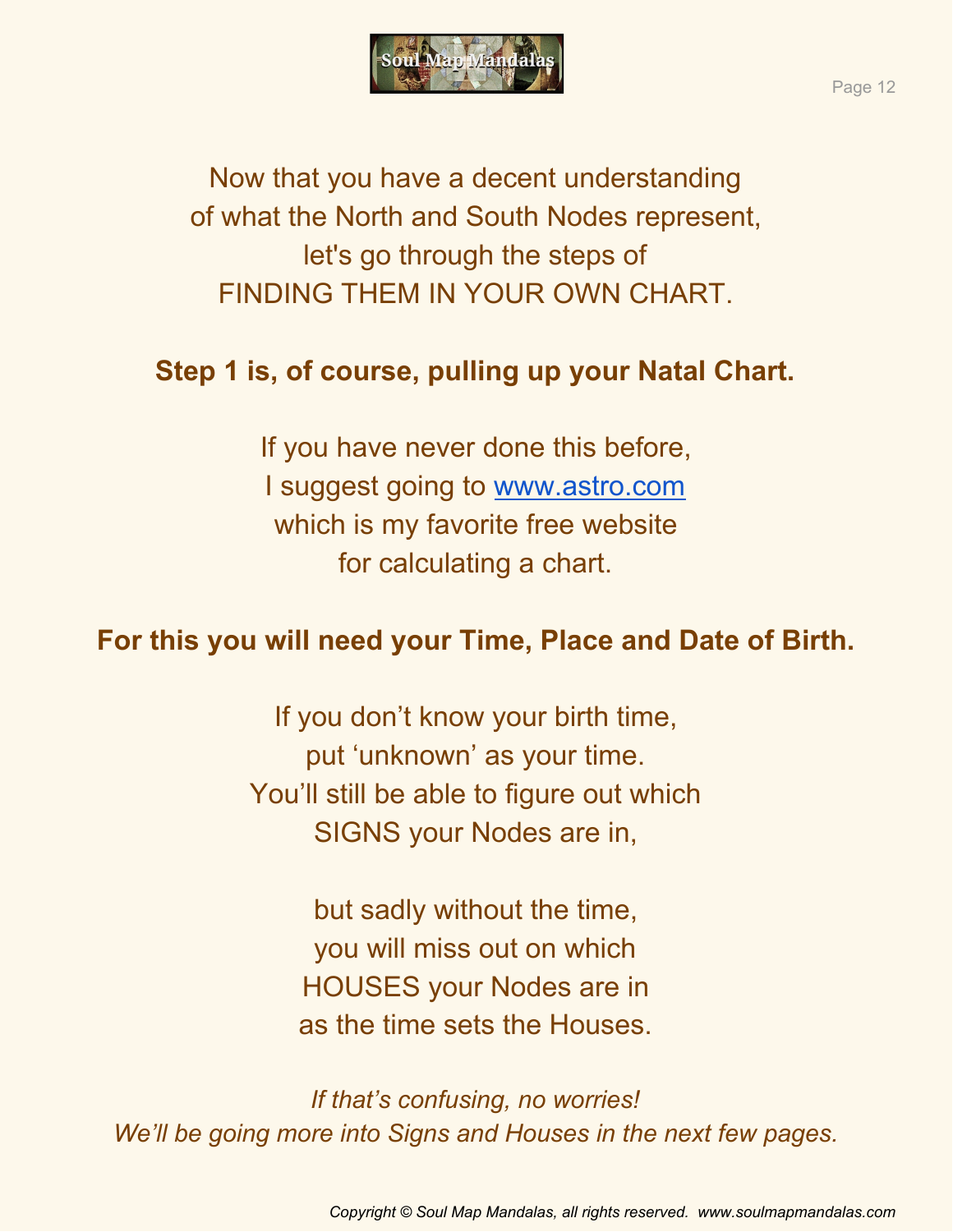

# **Pulling Up Your Birth Chart**

**Step 1** - Go to [www.astro.com](http://www.astro.com/)

## **Step 2** - Click on the **Free Horoscopes** tab, scroll down to the *Drawings and Calculations* section, and then finally,

#### Click on the **Extended Chart Selection** option. It looks like this:



Page 13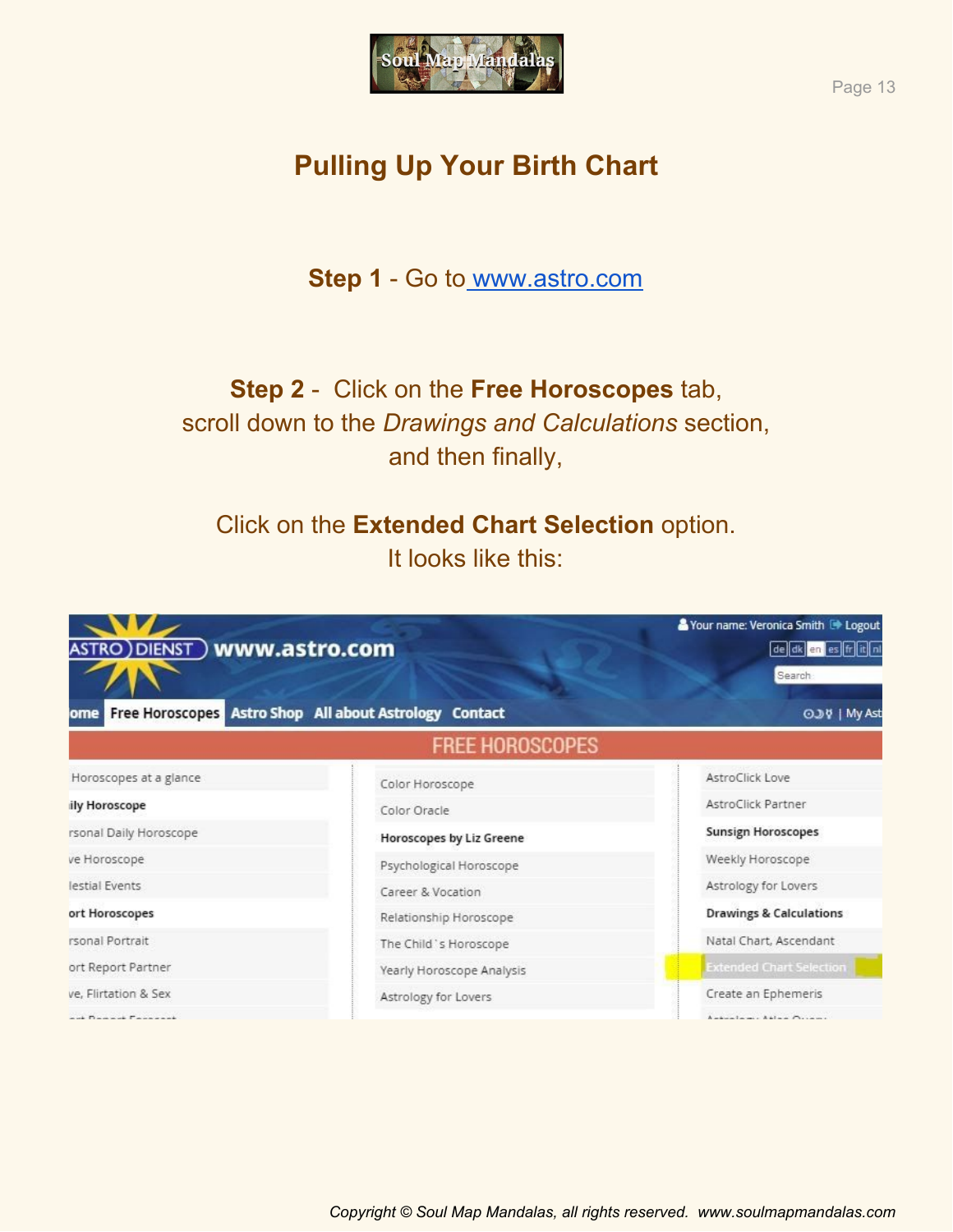

#### **Birth Data Entry** page

which looks like this:

| <b>Home</b>               | Free Horoscopes Astro Shop All about Astrology Contact     |
|---------------------------|------------------------------------------------------------|
|                           |                                                            |
| <b>Birth Data Entry</b>   |                                                            |
| first name                |                                                            |
| last name                 | (optional)                                                 |
| gender                    | female                                                     |
|                           | male.<br>event/other                                       |
| birthday <sup>(2)</sup>   | year<br>March<br>Ŧ.                                        |
| hour <sup>(2)</sup>       | 9 [am]<br>review.<br>Ŧ.                                    |
| birth town <sup>[7]</sup> | Fort Wayne, IN (US) = Indiana, 41n08, 85w08.<br>other town |
|                           |                                                            |

**Step 4** - When you hit **continue** it will then send you to the

**Extended Chart Selection** page.

*Copyright © Soul Map Mandalas, all rights reserved. www.soulmapmandalas.com*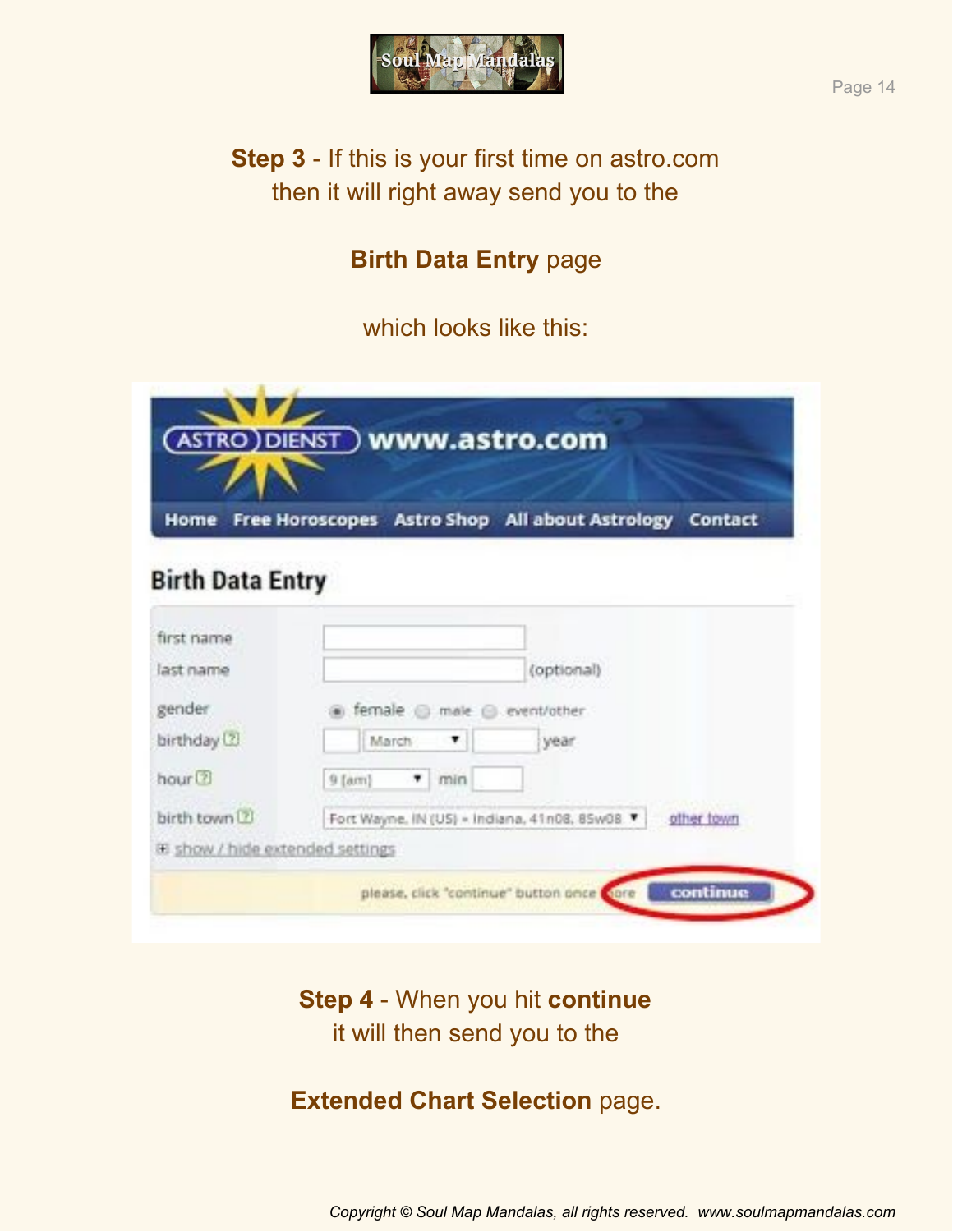

# **Step 5** - On this **EXTENDED CHART SELECTION** page you'll first want to change the House System to **WHOLE SIGN.**

If you are new to Astrology, I strongly suggest starting out with reading your Chart in Whole Sign.

**Not only is it the easiest system to read, but in all my years of practicing Astrology, I have also found it to be the most accurate.**

*But if you prefer another House System, then pick your preferred one.*

**Step 6** - Then on this same EXTENDED CHART SELECTION page, scroll down to the *Calculation Options* section,

> and check the boxes next to **True Node** and **Descending Node.**

*Changing the House System and Calculation Options looks like this:*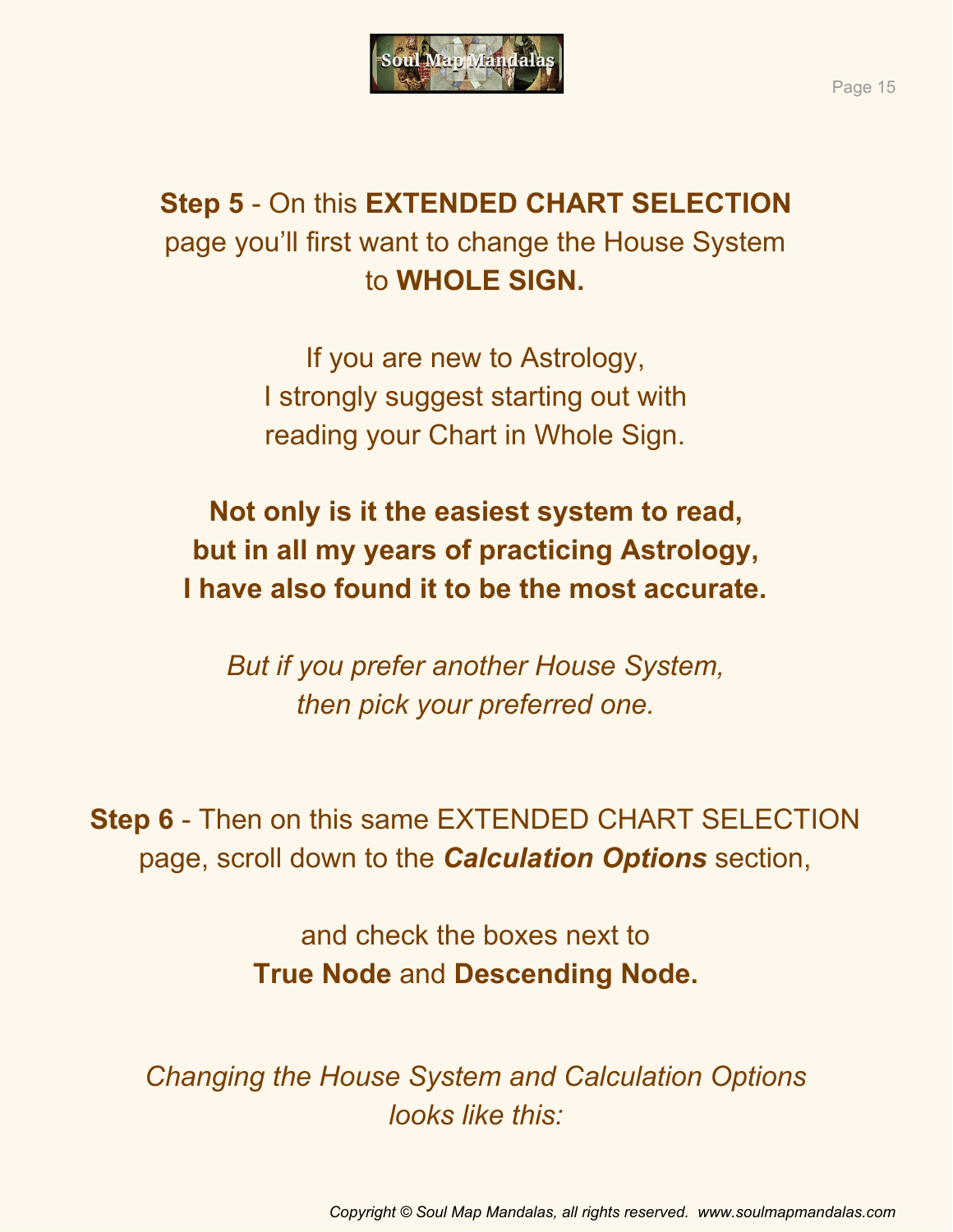

| <b>Birth data</b>                |                                    |                             |                                       |  |
|----------------------------------|------------------------------------|-----------------------------|---------------------------------------|--|
| Horoscope for:                   | Veronica Smith                     | $\cdot$ Q                   | + Add a New Person                    |  |
|                                  |                                    |                             | <b>&amp;</b> Edit birth data          |  |
|                                  |                                    |                             | Add a New Person                      |  |
| Aaron Dorn<br>Partner:           |                                    | $\alpha$<br>$\blacksquare$  | R Edit birth data                     |  |
| <b>Sections</b>                  | Round Special Ephemeris            | Pullen/Astrolog             |                                       |  |
| Chart type:                      | Natal Chart Wheel                  | $\cdot$ 0                   | Click here to show the chart »        |  |
| Chart drawing style:             | Web default style                  | , 6                         |                                       |  |
| Start date (for charts           |                                    |                             |                                       |  |
| marked with *)                   | 24<br>2018<br>Aug.<br>▼            |                             |                                       |  |
|                                  |                                    |                             |                                       |  |
|                                  | Options for zodiac and houses      |                             |                                       |  |
| House System:                    | default                            | $\mathbf 6$<br>Zodiac:<br>۳ | ● Tropical © Sidereal © Draconic      |  |
|                                  | default                            |                             | Geocentric Heliocentric               |  |
|                                  | Placidus                           |                             | topocentric positions                 |  |
|                                  | Koch:                              |                             | without light-time correction         |  |
| Default settings                 | Campanus<br>Regiomontanus          |                             |                                       |  |
|                                  | equal                              |                             |                                       |  |
| <b>Standard drawing: Pe</b>      | equal (midheaven)                  | <b>Delete</b>               |                                       |  |
| Reference place: Seat            | Vehlow                             | modify data                 |                                       |  |
| Reset the form:                  | whole signs<br>whole (1=Aries)     | Reset                       |                                       |  |
|                                  | Meridian                           |                             |                                       |  |
| Display and calcu                | Porphyry                           |                             |                                       |  |
| <b>Calculation options</b>       | Alcabitius                         | aditional astrology options | Aspects                               |  |
| True Node                        | Krusinski-Pisa-Goelzer             | Uranus - Pluto off          | to Chiron                             |  |
| Mean Node                        | Azimuth                            | traditional decans          | to lunar node and eclipses            |  |
| Descending Node                  | Morinus<br>Polich-Page             | Chaldean decans             | to all objects<br>u                   |  |
| day formula for Pars             | APC                                | Manilius decans             | draw no aspect lines                  |  |
| <b>Miscellaneous</b>             | Pullen SD (Neo-Porphyry)           | Egyptian terms              | only major aspects (0,180,90,120,60°) |  |
| 6 fixed stars in zodia Pullen SR |                                    | Ptolemaean terms            | quintiles/biquintiles (72°, 144°)     |  |
|                                  |                                    | Chaldaean terms             | semisquare/sesquisquares (45°, 135°)  |  |
| Progressions                     | ARMC 1 Naibod/prog.day (default) ▼ |                             | add orb table in "additional tables"  |  |

**Step 7** - When you've done all that, then hit the **Click here to show the chart** button, *And presto! You now have your Natal Chart!*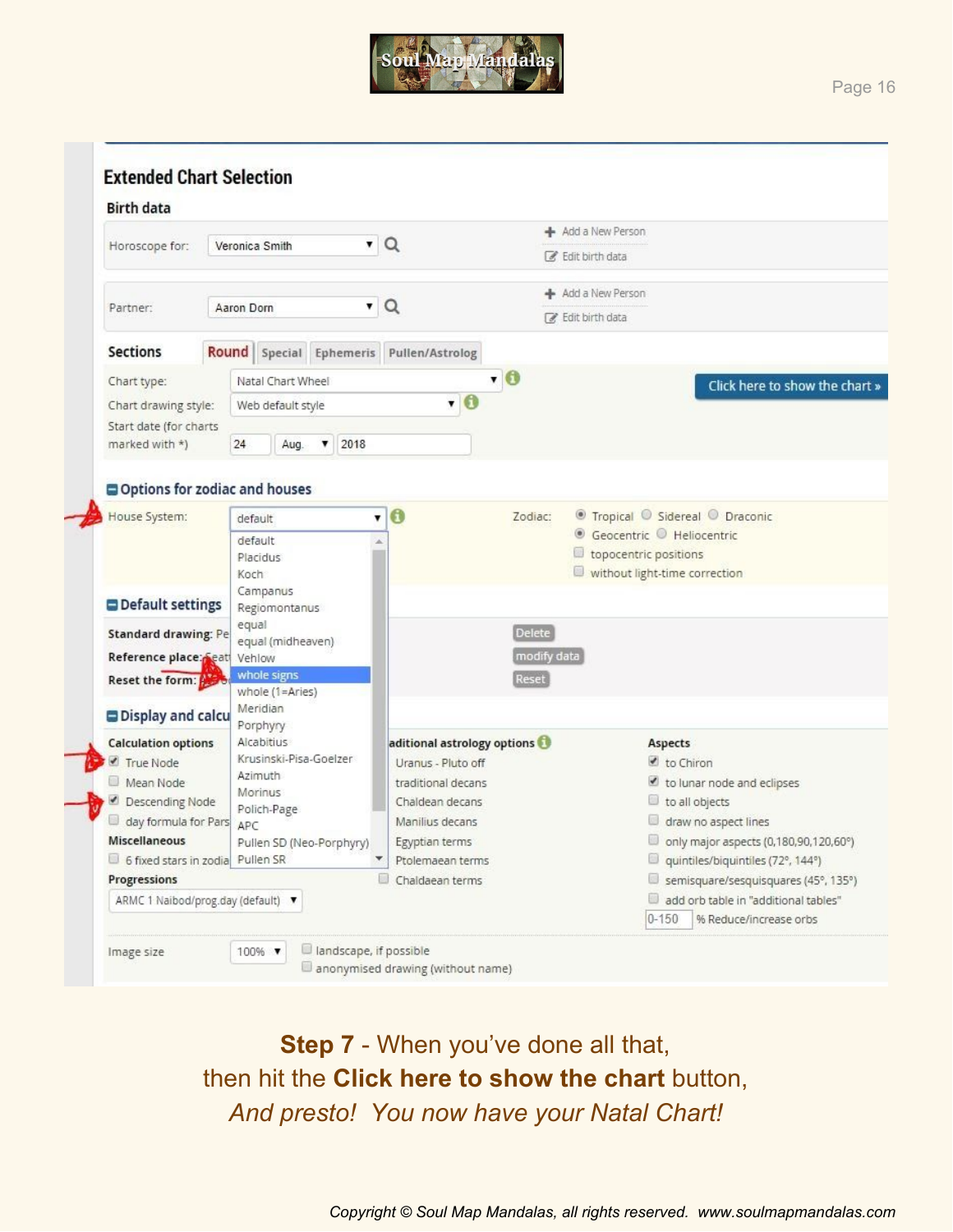

#### **Now it's time to locate the North and South Node in Your own unique Chart!**

The North Node glyph looks like a pair of headphones, and the South Node glyph looks exactly the same only upside down. They will always be exactly opposing each other.

## **The Sign Glyphs are located in the yellow outer ring, and the House 'pie chunks' are numbered around the center point of the Chart.**

Below are the Glyphs for all 12 Signs, and the numbered 'pie chunks' for all 12 Houses.

| <b>Aries</b>  | Leo<br>$\cup$ ( | <b>Sagittarius</b> | 10<br>9<br>8 |
|---------------|-----------------|--------------------|--------------|
| <b>Taurus</b> | <b>Virgo</b>    | Capricorn          | 12           |
| Gemini        | Libra           | <b>Aquarius</b>    | n<br>5<br>2  |
| <b>Cancer</b> | <b>Scorpio</b>  | <b>Pisces</b>      | 3<br>4       |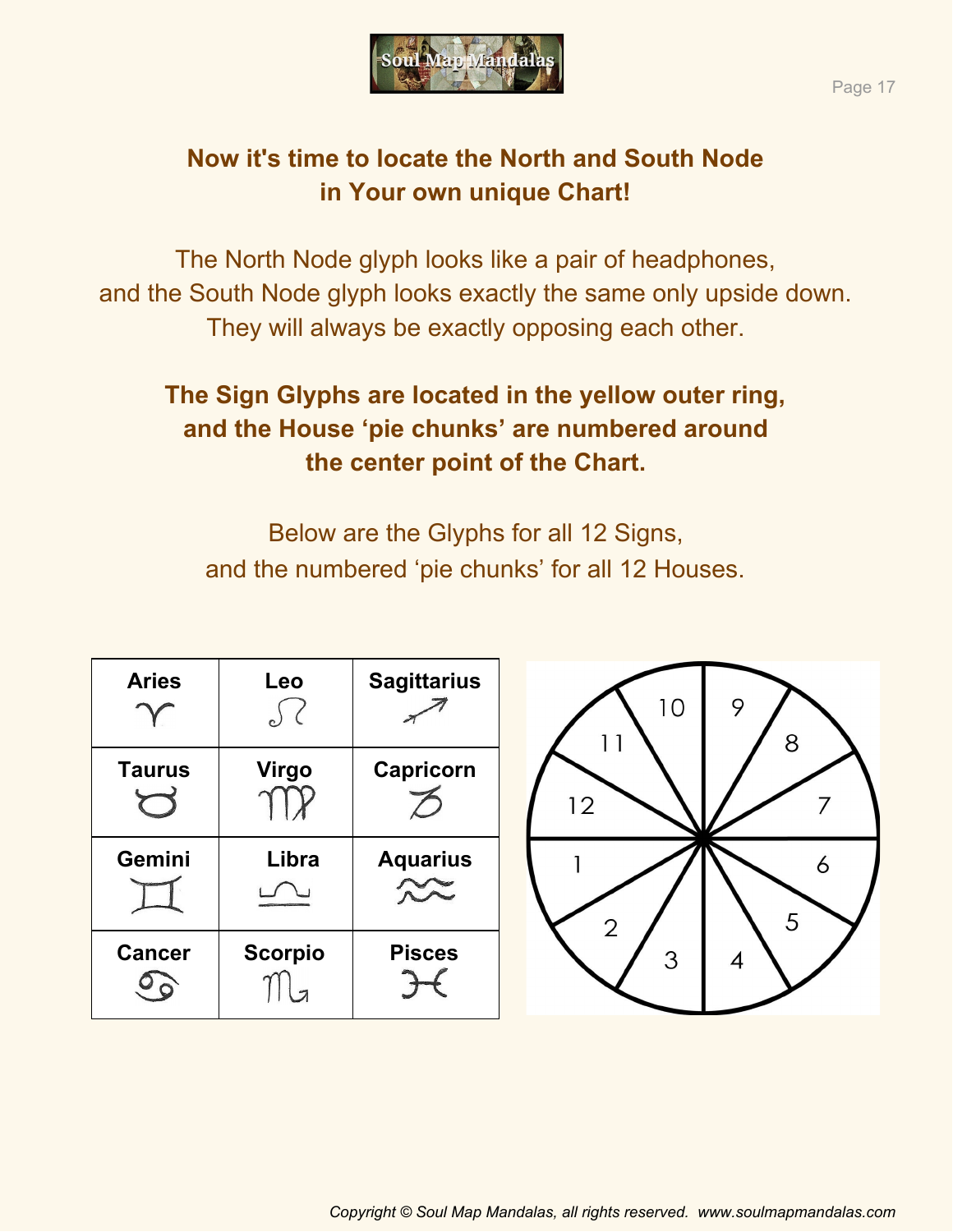

# **Now find which Sign and House your North Node is in, and write those two things down.**

# **Then find which Sign and House your South Node is in, and write those 2 things down.**

| <b>South Node</b> | <b>North Node</b> |
|-------------------|-------------------|
|                   |                   |
|                   |                   |
|                   | (Sign)            |

To give an example of what this looks like, in the Chart below this person has their **South Node** in Scorpio in the 6th House, and their **North Node** in Taurus in the the 12th House.

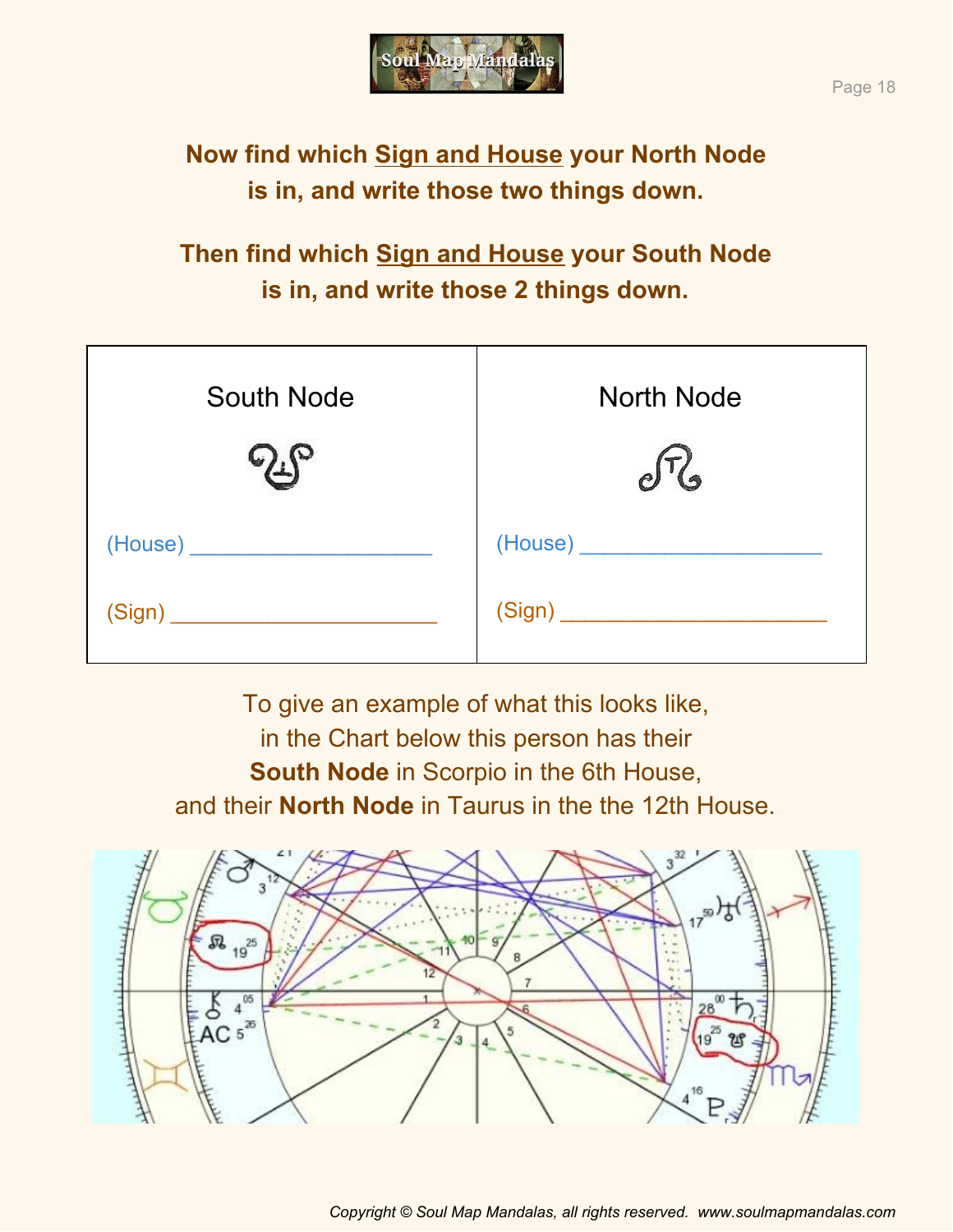

## **Key Phrases for Sign Placements**

*Below is a list of 'true essence' decodings for each Sign that you will soon use to discover your unique astrological SOUL MISSION.*

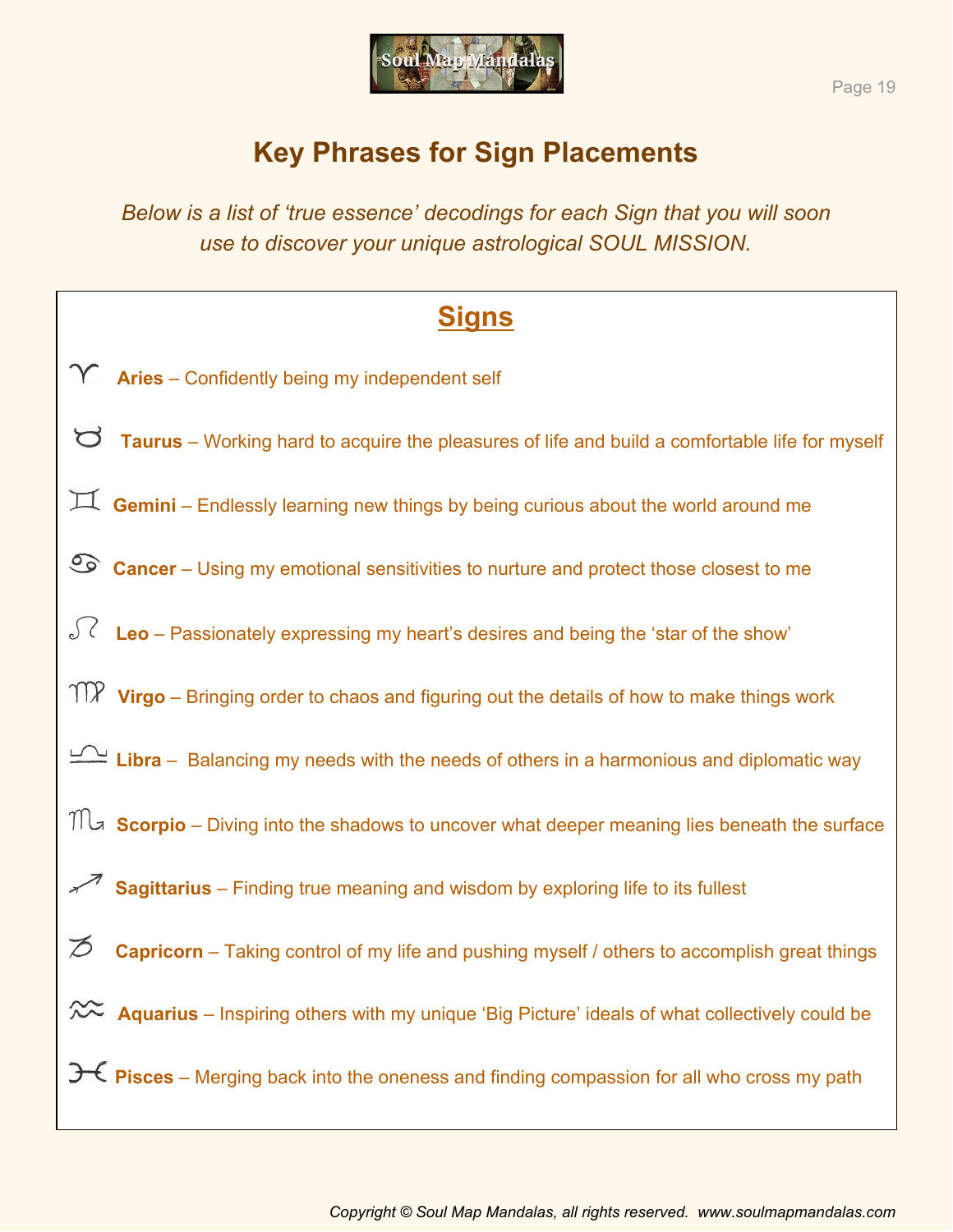

## **Key Phrases for House Placements**

*Below is a list of 'true essence' decodings for each House that you will soon use to discover your unique astrological SOUL MISSION.*

- **1 st House** Knowing who I am
- 2<sup>nd</sup> House Being able to fully support myself and stand strong in my values
- 3<sup>rd</sup> House Communicating with others and appreciating 'my little corner of the world'
- **4 th House** Creating a safe, cozy home and solid roots for myself
- 5<sup>th</sup> House Focusing on expressing what 'lights me up' to its fullest and having fun!
- **6 th House** Taking ownership of and organizing the details of life by creating healthy routines
- 7<sup>th</sup> House Finding harmony with others and being in partnership
- **8 th House** Letting my ego die and trusting others to transform me into something more powerful than I was alone
- **9 th House** Discovering my own truths by going out into the world and seeing 'what else is out there'
- **10th House** Making my mark on the world by being a mature leader others look up to
- **11th House** Finding a community of like minded souls who share my hopes, dreams and 'Big Picture' goals
- 12<sup>th</sup> House Healing what lies in my subconscious by letting go and trusting that 'all is well and unfolding as it should'

Page 20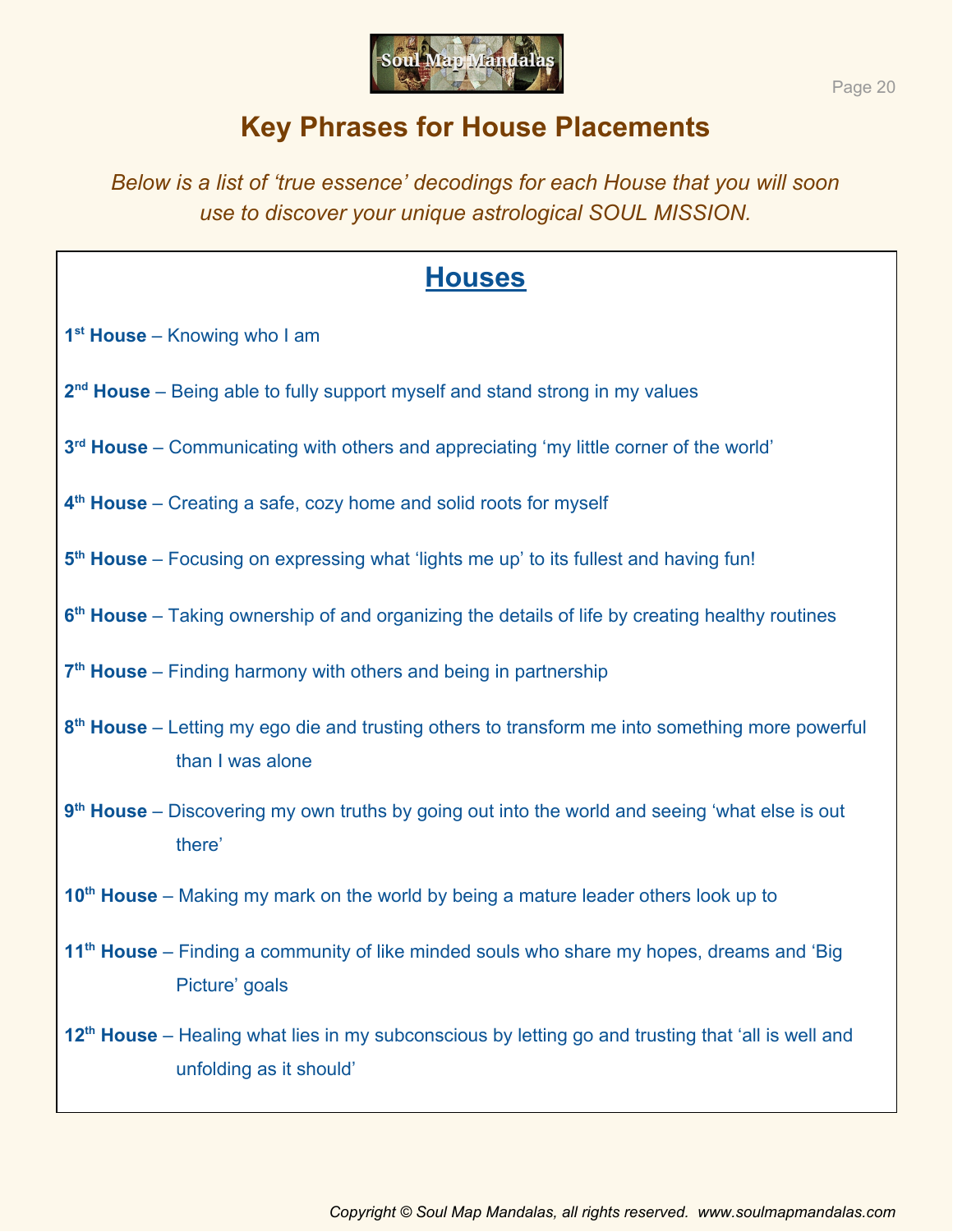

Now find the House and Sign phrases of your own unique South Node, and the House and Sign phrases of your own unique North Node

#### **To discover your unique astrological SOUL MISSION,** With the following **Karmic Purpose Mad Libs** Exercise.

| South Node <sup>26</sup> | <b>North Node</b> |
|--------------------------|-------------------|
| $(House \#)$             | $(House \#)$      |
| (Sign Glyph)             | (Sign Glyph)      |

#### **Fill in the Below Sentence to Find Out Your Karmic Purpose**

| "I came into this life having an innate talent ( $\sqrt[3]{s}$ ) for<br>(South Node's House Phrase)                              |
|----------------------------------------------------------------------------------------------------------------------------------|
| <b>through</b> (South Node's Sign Phrase)                                                                                        |
| but now am learning how to evolve into my untapped talents ( $\sqrt[\mathbb{C}]{\mathbb{C}}$ ) of<br>(North Node's House Phrase) |
| <b>through</b> ( <i>North</i> Node's Sign Phrase)                                                                                |
| so as to fulfill my soul's Karmic Purpose."                                                                                      |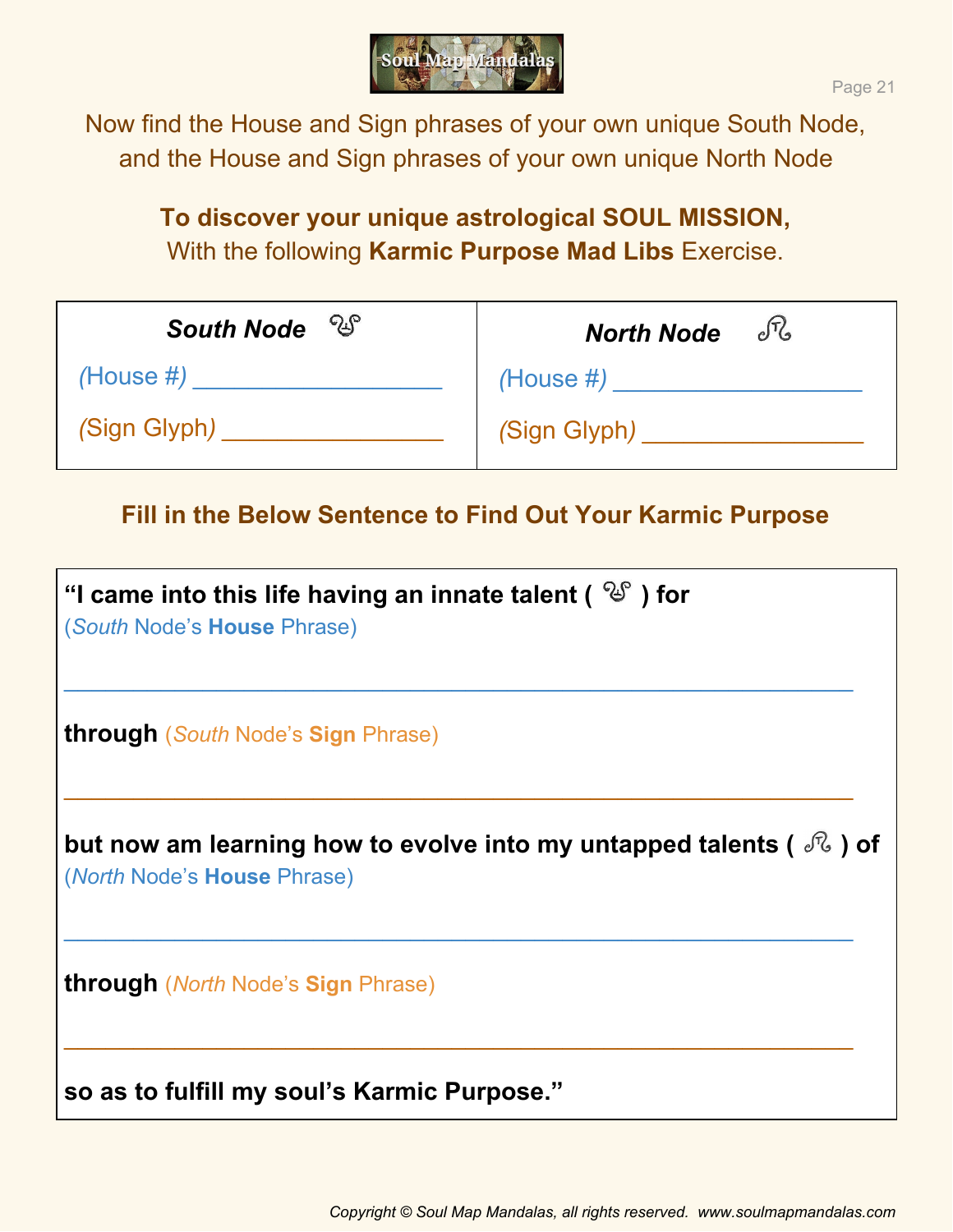

# **So w***hat new talents are you growing into in this lifetime?*

By knowing the answer to *'What is my SOUL MISSION?'*

You can now use this information as a guide **to help you stay aligned and empowered,** even when the path before you seems uncertain.

Simply ask each new situation,

**'Which option is more in alignment with my Soul Mission?'**

I hope you enjoyed my *Karmic Purpose Mad Libs* Exercise!

*Want to learn more Astrological Wisdom in my playful style?*

*Read on….*